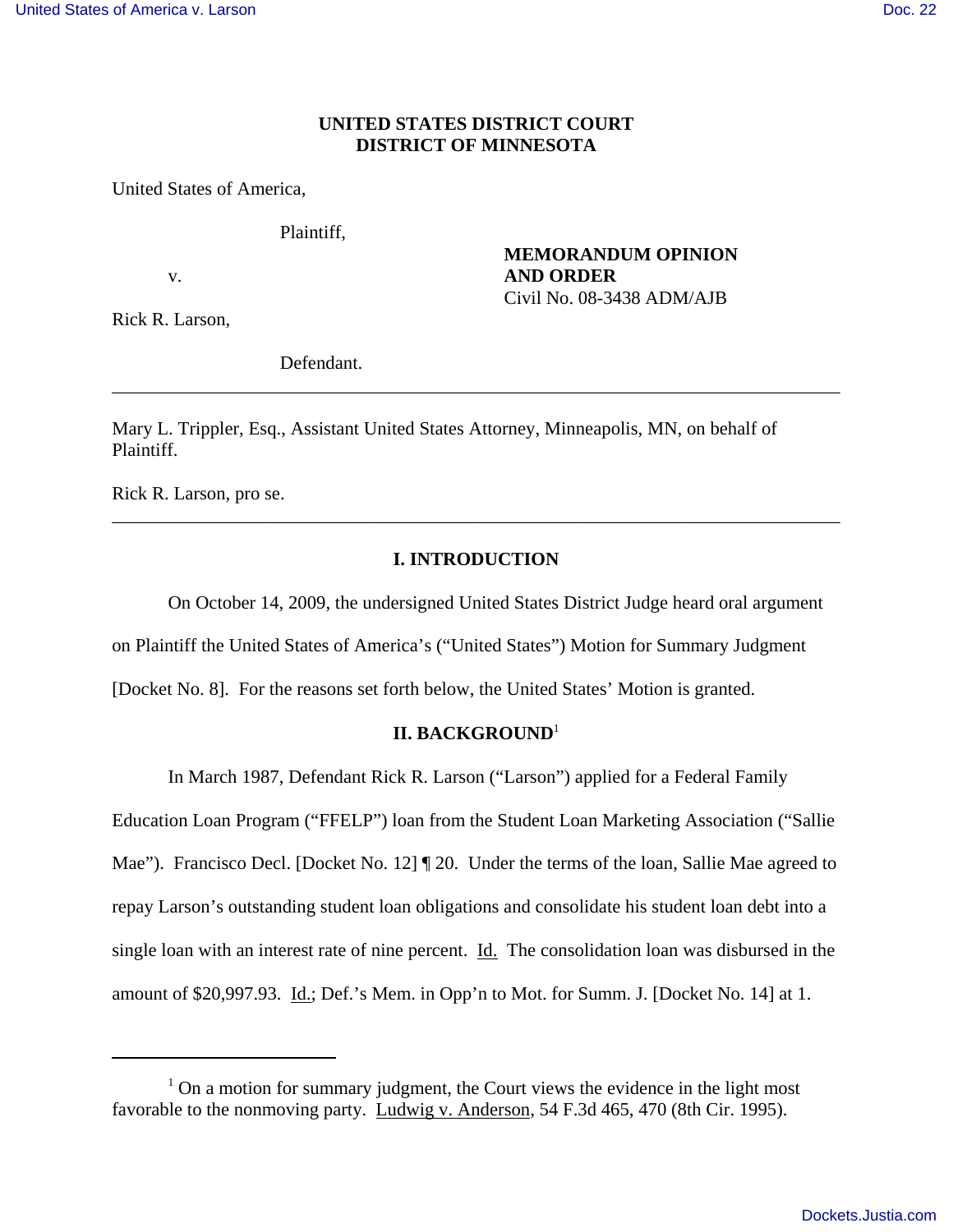Over the next several years, Larson made payments on the consolidation loan totaling \$12,531.56, until he defaulted on the loan on November 7, 1995. Francisco Decl. ¶ 20; Def.'s Mem. in Opp'n to Mot. for Summ. J. at 1. The guaranty agency listed on the Promissory Note paid the holder of the note for the default claim of \$24,945.58, which represented principal, interest that had been capitalized during periods of deferment or forbearance, and unpaid accrued interest due on the loan. Id.

In November 2001, the consolidation loan was assigned to the U.S. Department of Education ("Education"). Id. The balance due at that time was \$19,450.35. Id. No payments have been made on the loan since it was assigned to Education, and the total amount due as of August 4, 2009, was \$30,476.77, consisting of \$15,584.53 in principal and \$14,892.24 in unpaid accrued interest. Id. Interest on the unpaid principal accrues at a rate of \$3.83 per day. Id.

The United States initiated this action on June 27, 2008, Compl. [Docket No. 1] and now moves for summary judgment, arguing that there are no genuine issues of material fact and that the United States is entitled to judgment as a matter of law.

#### **III. DISCUSSION**

#### **A. Summary Judgment Standard**

Federal Rule of Civil Procedure 56(c) provides that summary judgment shall issue "if the pleadings, the discovery and disclosure materials on file, and any affidavits show that there is no genuine issue as to any material fact and that the movant is entitled to judgment as a matter of law." Fed. R. Civ. P. 56(c); see Matsushita Elec. Indus. Co. v. Zenith Radio Corp., 475 U.S. 574, 587 (1986); Anderson v. Liberty Lobby, Inc., 477 U.S. 242, 252 (1986); Celotex Corp. v. Catrett, 477 U.S. 317, 323 (1986). On a motion for summary judgment, the Court views the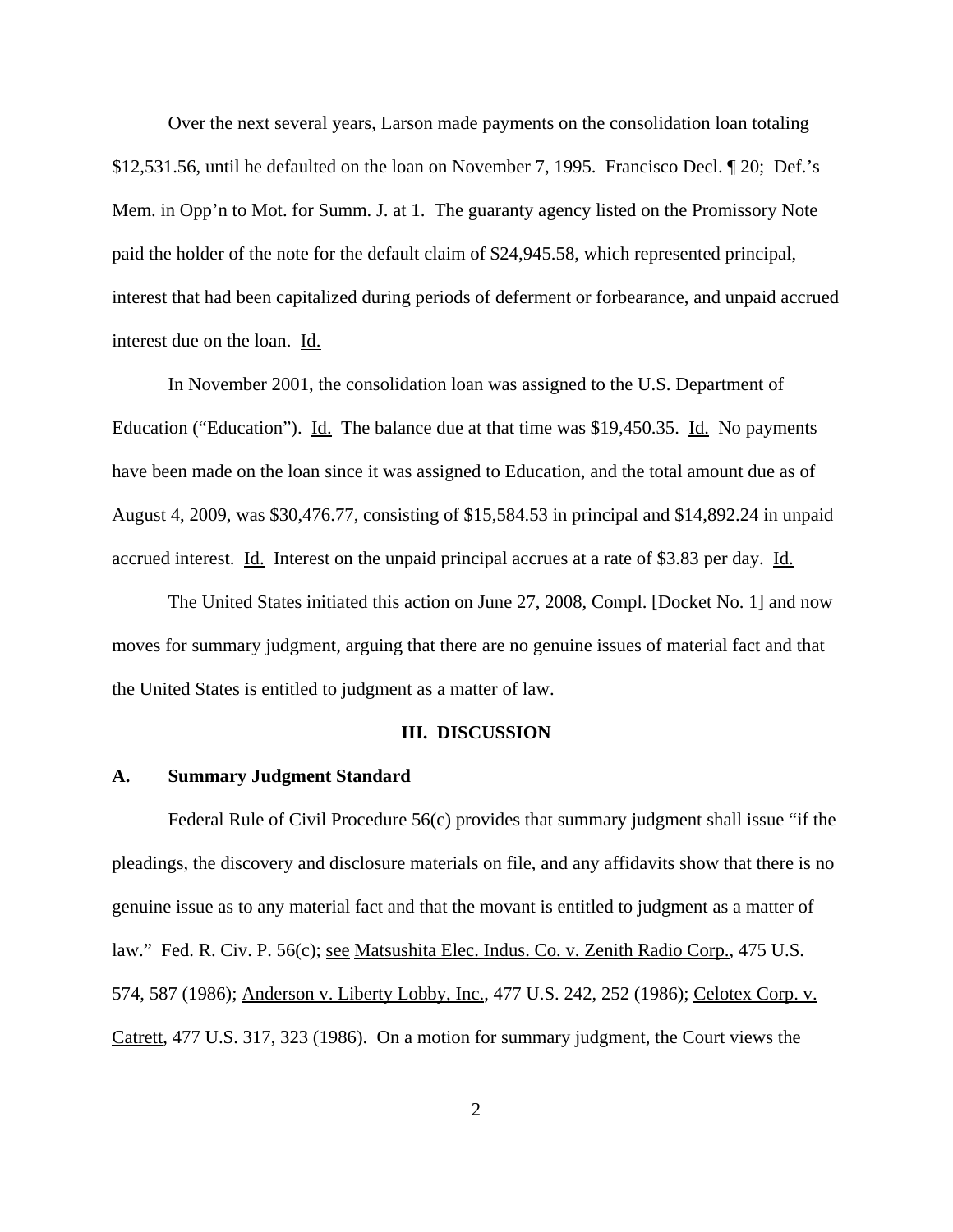evidence in the light most favorable to the nonmoving party. Ludwig v. Anderson, 54 F.3d 465, 470 (8th Cir. 1995). The nonmoving party may not "rest on mere allegations or denials, but must demonstrate on the record the existence of specific facts which create a genuine issue for trial." Krenik v. County of Le Sueur, 47 F.3d 953, 957 (8th Cir. 1995).

Larson raises two arguments in opposing summary judgment. He contends that (1) a genuine issue of material fact exists as to whether certain of his payments or portions thereof were properly credited against the principal and interest balances on the consolidation loan; and (2) a genuine issue of material fact exists as to whether collection costs that have been assessed against him are reasonable. Def.'s Mem. in Opp'n to Mot. for Summ. J. at 3.

#### **B. Crediting of Payments**

Larson argues his payments made between June 1989 and March 1995 should have resulted in a reduction of the principal amount owed on the consolidated loan. In particular, he contends that a greater portion of two specific payments—one on January 16, 1992, for \$1,579.00 and another on March 7, 1995, for \$235.55—should have been applied to his principal balance than the \$824.79 and \$176.29 that were actually applied. The United States argues that Larson has failed to present any evidence to contradict its evidence showing that Larson's payments were appropriately applied between interest and principal. The Court agrees.

The record shows that Larson's payments since the inception of the loan were often late—they were frequently more than 30 days late, on several occasions they were more than 100 days late, and twice they were approximately 200 days late. See Francisco Decl. Ex. X (Declining Balance History). Although Larson's payments between June 1989 and March 1995 were for amounts greater than the interest that accrued during a 30-day period, they still were not

3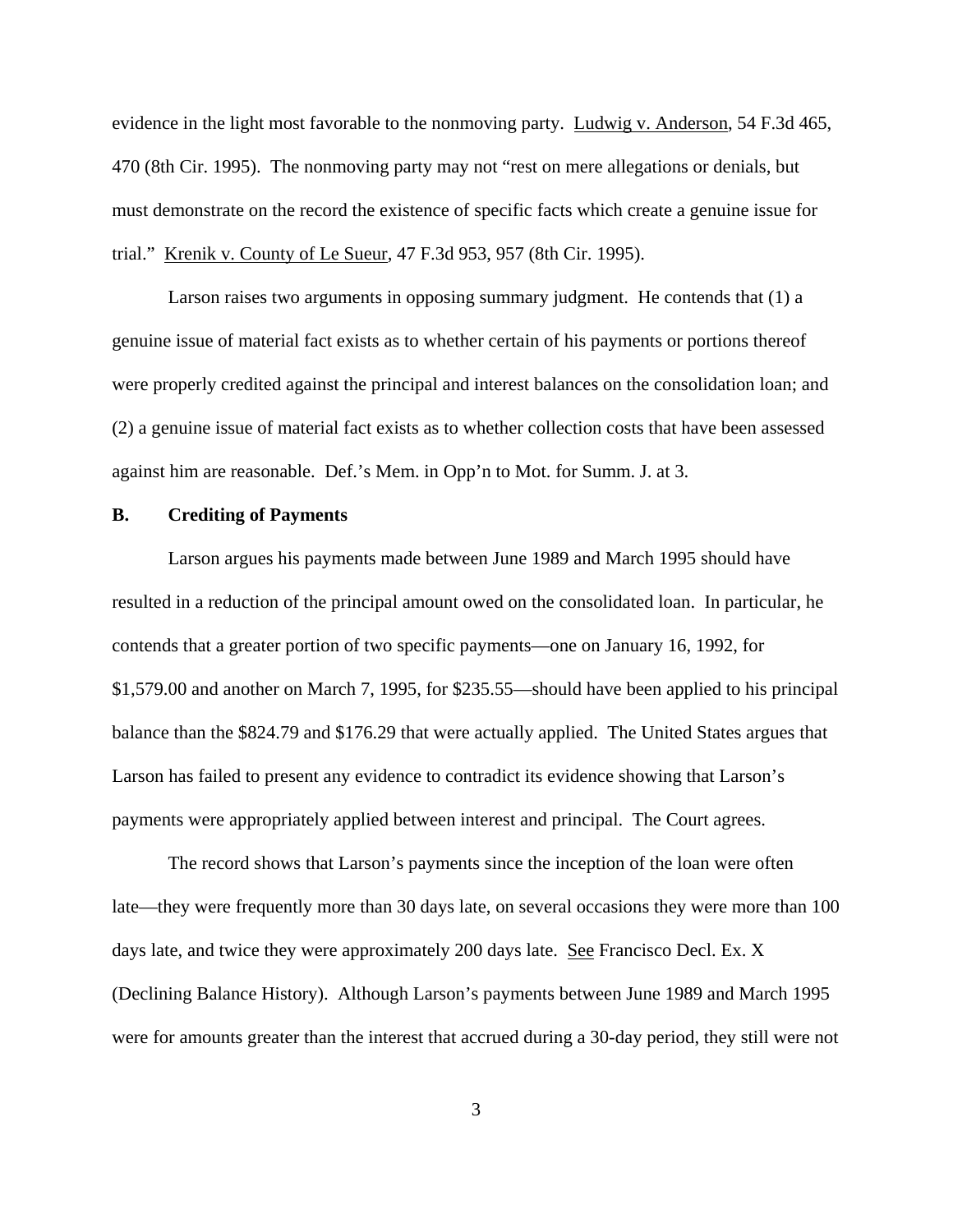sufficiently large to fully pay the interest that accrued during the lengthy periods in between payments, which routinely lasted more than two months. Despite Larson's assertion that the payments were for amounts such that a portion (or a greater portion) of them should have applied to the principal balance, Larson has failed to present any evidence to contradict the United States' evidence showing the manner in which the payments were applied to interest and principal, in that order.

In his brief and at oral argument, Larson also argued that a June 1998 payment for \$1,161.71 was never applied to the balance of the consolidation loan. By a letter to the Court dated October 29, 2009 [Docket No. 21], Larson withdrew that argument, explaining that he has since realized that the \$1,161.71 payment related to a loan that is not a part of the consolidated loan at issue here.

Lastly, Larson argues that a genuine issue of fact remains concerning how an October 1998 payment for \$20,000 was applied to the loan. Specifically, Larson contends that the \$4,000 of that payment that were applied to cover collection costs was an unreasonable assessment of collection costs. For the reasons explained in the analysis below, however, the assessed collection costs were not unreasonable.

#### **C. Reasonableness of Collection Costs**

Larson claims the \$20,000 payment was made on his own initiative and that neither Education nor any of its agents or predecessors in interest had to take action to receive the payment. He argues that the "fairest and most straightforward" approach for determining reasonable collection costs is to do so "based on the actual time and activity expended on each case." Def.'s Mem. in Opp'n to Mot. for Summ. J. at 7. Thus, he claims, the \$4,000 assessed as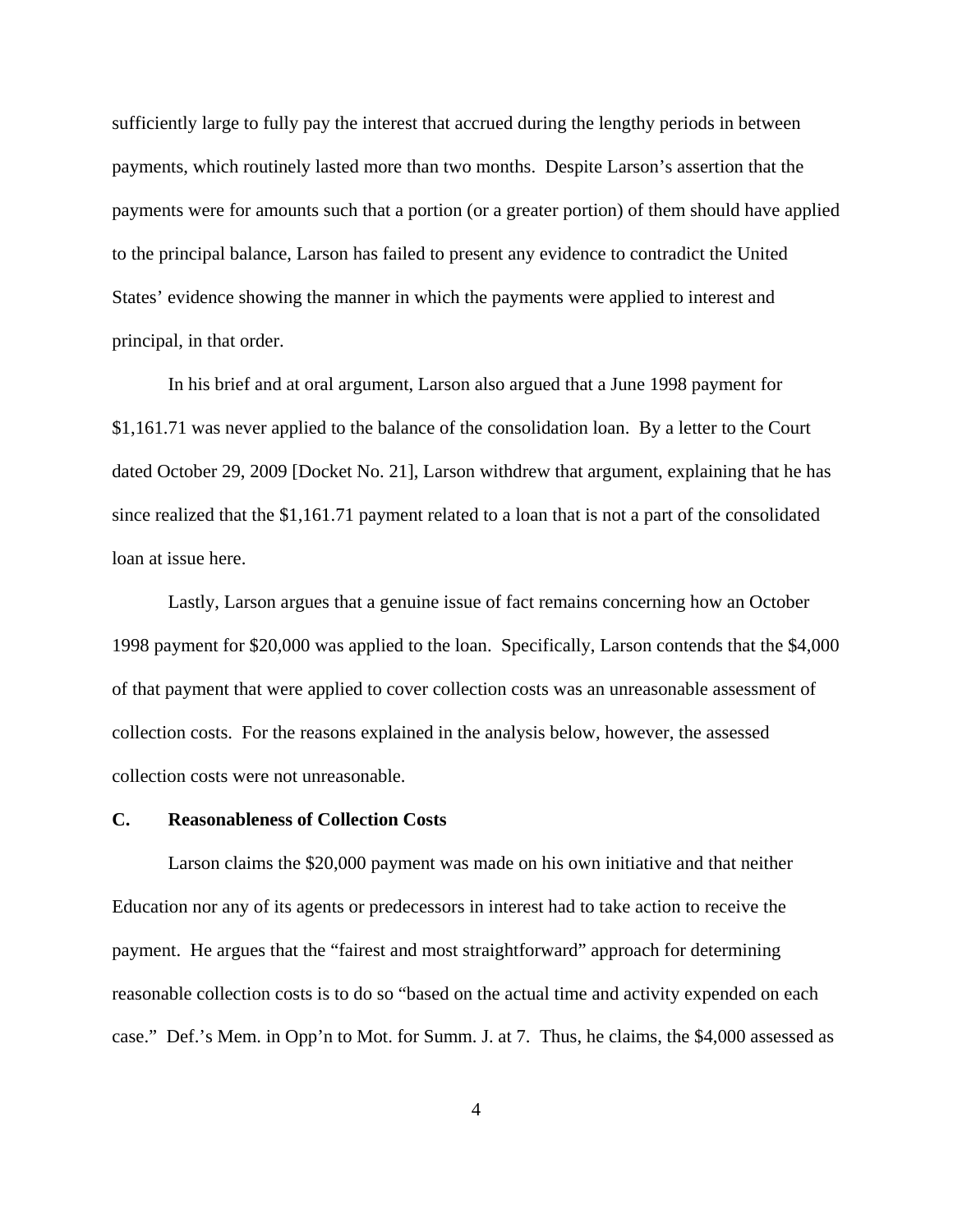collection costs is an unreasonable amount given that Education had to do "little if anything" to secure the \$20,000 payment.

The United States responds that the collection costs were determined in accordance with the Higher Education Act ("HEA") 20 U.S.C. § 1091a(b)(1) and its implementing regulation, 34 C.F.R. § 682.410(b)(2). Pursuant to that authority, reasonable collection costs are determined on a "cost-averaging basis" that takes into account the total costs associated with a guaranty agency's entire portfolio of defaulted loans, as opposed to requiring the guaranty agency to track the individual charges associated with the collection of a particular borrower's account. Thus, the United States concludes, Larson's argument that the collection costs were unreasonable in light of the circumstances surrounding his \$20,000 payment is not legally cognizable. Pl.'s Reply Mem. [Docket No. 17] at 11-12.

The Seventh Circuit, which appears to be the only circuit court to have addressed the issue, upheld the flat-rate formula for calculating reasonable collection costs on a cost-averaging basis. See Black v. Educ. Credit Mgmt. Corp., 459 F.3d 796, 800-01 (7th Cir. 2006). In holding that 34 C.F.R. § 682.410(b)(2) was not arbitrary, capricious, or manifestly contrary to 20 U.S.C. § 1091a(b)(1), the court explained:

> Black urges that it is unfair to make borrowers who seek to repay their loan obligations responsible for the costs associated with the real deadbeats who never attempt to reconcile their accounts. Perhaps he is correct, as a matter of ultimate morality, but the real world does not operate this way. The price of merchandise in a store reflects the fact that some people shoplift; the rates associated with credit cards reflect the fact that some cardholders never pay their bills. In these and countless other instances, the many who pay end up absorbing the costs for the few who do not. *Black points to no provision in the HEA that requires guarantors to charge each borrower in default only the collection costs that the agency spent in attempting to collect his or her individual debt*. Under Black's view,